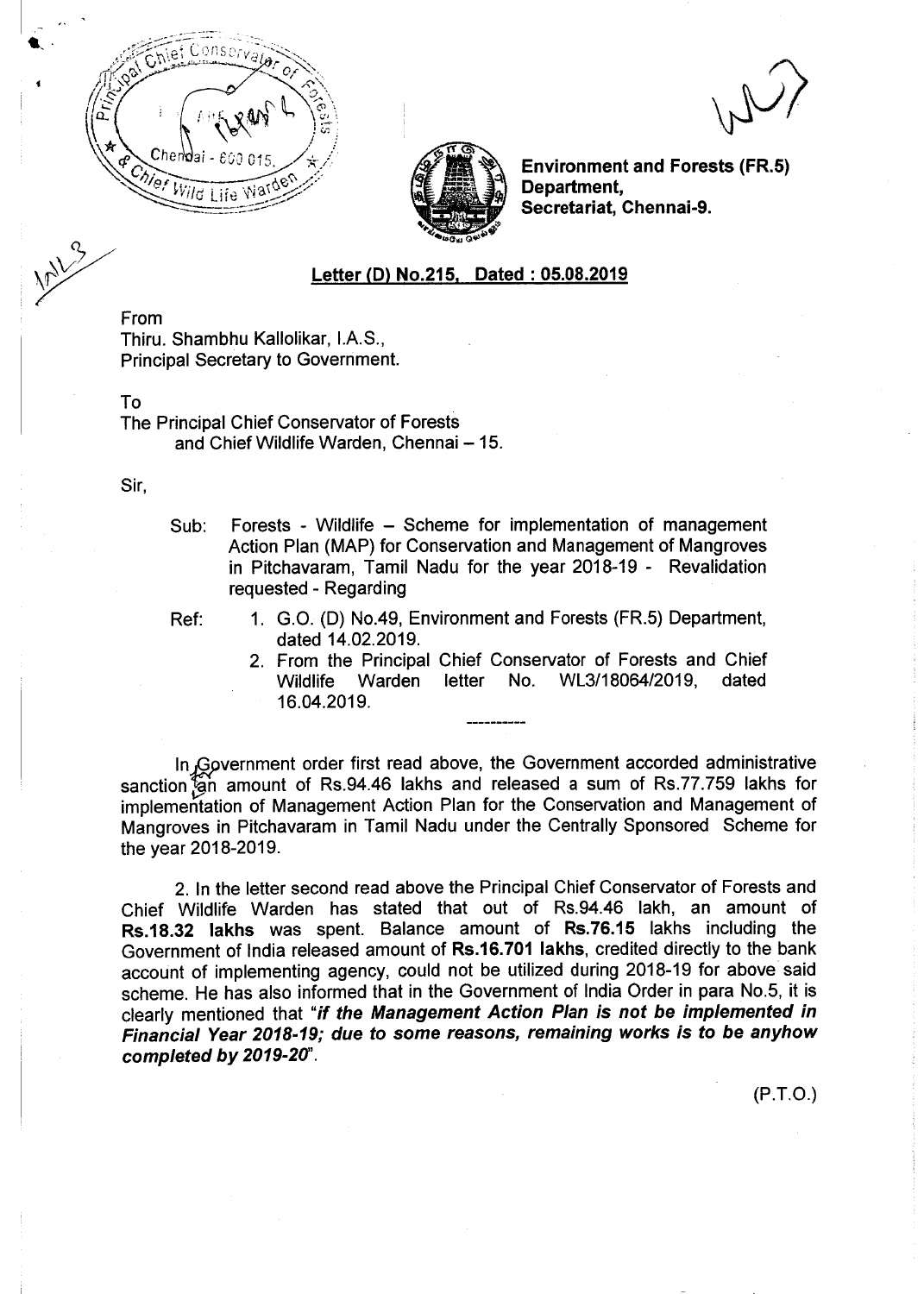3. In the circumstances stated in the reference 2<sup>nd</sup> cited, it is hereby authorized to incur an expenditure of Rs. 76.15 lakh (Rupees Seventy Six lakh and Fifteen Thousand Only) (i.e, Rs.59.449 lakh + 16.701 lakh central share available with implementing agency) and a sum of Rs.59.449 lakh released for implementation of Management Action Plan for the Conservation and Management of Mangroves in Pitchavaram in Tamil Nadu to be utilized during the year 2019-2020 under the Centrally Sponsored Scheme. which were originally approved by the Government of India for Conservation and Management of Mangroves in Pitchavaram for which the sanction was accorded in the Government Order first read above.

4. The expenditure sanctioned in para 3 above shall be debited to the following head of account:-

> $4406$  – Capital Outlay on Forestry and Wildlife – 02 – Environment Forestry and Wildlife -110 - Wildlife - Central Sector Schemes - SE - Conservation and Management of Mangroves  $-416$  - Major Works  $-01$  - Major Works (Old DPC: 4406-02-11 0-SE-1608) (IFHRMS DPC: 4406-01-110-SE-41601)

5. Necessary additional funds of will be provided in Revised Estimate *I* Final Modified Appropriation 2019-2020. Pending provision of funds in Revised Estimate *I* Final Modified Appropriation 2019-2020, the Director of Principal Chief Conservator of Forests is authorized to incur the expenditure sanctioned in para 3 above. He is also requested to include the above item of expenditure sanctioned in Revised Estimate *I* Final Modified Appropriation 2019-2020 to the Finance (AHD&F) Department without fail.

6. The Principal Chief Conservator of Forests and Chief Wildlife Warden also ensure that the following:-

- a. There shall be no duplication of nature and items of work being proposed in the same area under the State Scheme and other Centrally Sponsored Schemes such as wetlands eco-restoration, Eco-development and Integrated Development of Wildlife Habitats (IDWH) schemes etc.;
- b. All payments shall be made electronically only through bank transfer and no cash payments are to made by the Implementing Agency (IA).
- c. Utilization Certificate (UC), Physical progress Report (PPR) and satellite photographs with date and latitude & longitude coordinates before and after completion of work must be furnished, to Government *I* Government of Tamil Nadu in time.

(P.T.O.)

•